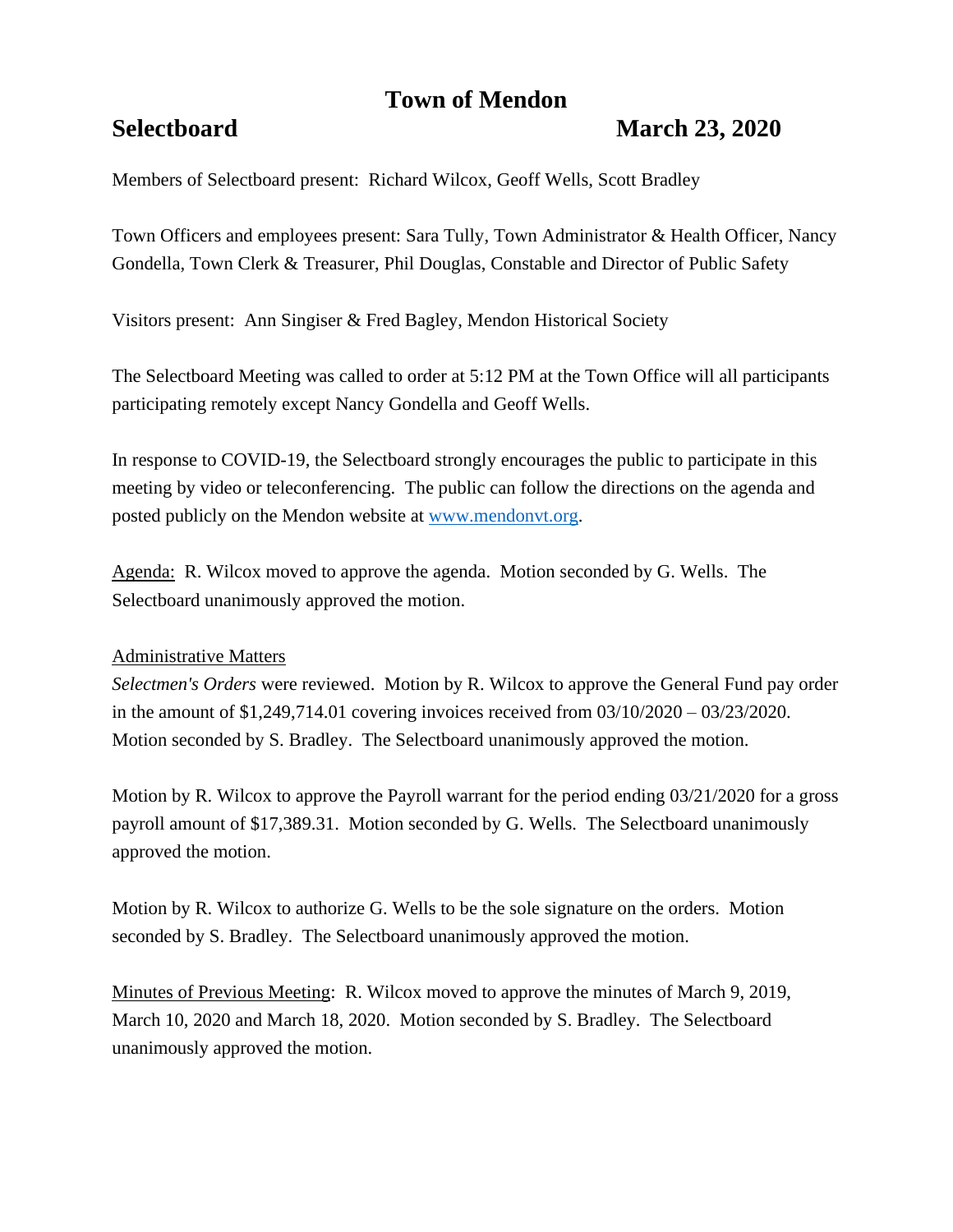### Business

*Appointment of Officers* Motion by G. Wells to appoint: Nancy Gondella, Town Clerk term ending 3/31/23 Nancy Gondella, Town Treasurer term ending 3/31/23 William Ellis, Road Commissioner term ending 3/31/21 Sara Tully, Road Commissioner Admin. term ending 3/31/21 Geoff Wells, Fire Warden, term ending 1/31/23 Mary Ann Reich, Town Service Officer, 4/14/21 Therese Corsones, Planning Commission, 3/31/24 Justin Lindholm, Planning Commission, 3/31/24 Harvey Zara, Zoning Board of Adjustment, term ending 3/31/23 Jim Reddy, Town Recreation, term ending 3/31/24 Jesse Bridge, Town Recreation, term ending 3/31/24 Scott Bradley, Cemetery Commission Chairman, term ending 3/31/21 Motion seconded by S. Bradley. The Selectboard unanimously approved the motion.

N. Gondella stated she will be appointing Marie Conway, Assistant Clerk and Treasurer.

*Old Town Hall Park-* Fred Bagley and Ann Singiser submitted a plan for the multipaneled display to be installed where the Old Town Hall once stood. F. Bagley presented the details of the project. They requested the Selectboard proof all written material and report back with comments. In addition to the constructed panels, the Mendon Historical Society requested a split rail fence be installed to replicate the fence in front of the Town Office. S. Tully will work with A. Singiser to draft a Request for Proposal sheet to be advertised for public bid.

*07-42 Replacement* The Selectboard discussed the bids submitted on February 27, 2020 for the culvert replacement of 07-42. The Selectboard rejected the lowest bid and elected to accept the second bid from Northwoods Excavating at \$117.370.11. Motion by G. Wells to accept the bid for replacing culvert 07-42 for Northwoods Excavating at \$117,370.11. Motion seconded by S. Bradley. The Selectboard unanimously approved the motion.

*AT&T Status* On March 16, the Town submitted addresses to AT&T to take pictures from for the balloon test and the town has yet to receive a response. It will be difficult to conduct a balloon test under the current restrictions from the Governor in response to COVOID-19 limiting meetings to 10 people and maintaining social distancing. These recommendations could become more stringent in the upcoming weeks. The Town has no good alternative to conduct a Public Hearing as a meeting like that would be difficult by video & teleconference.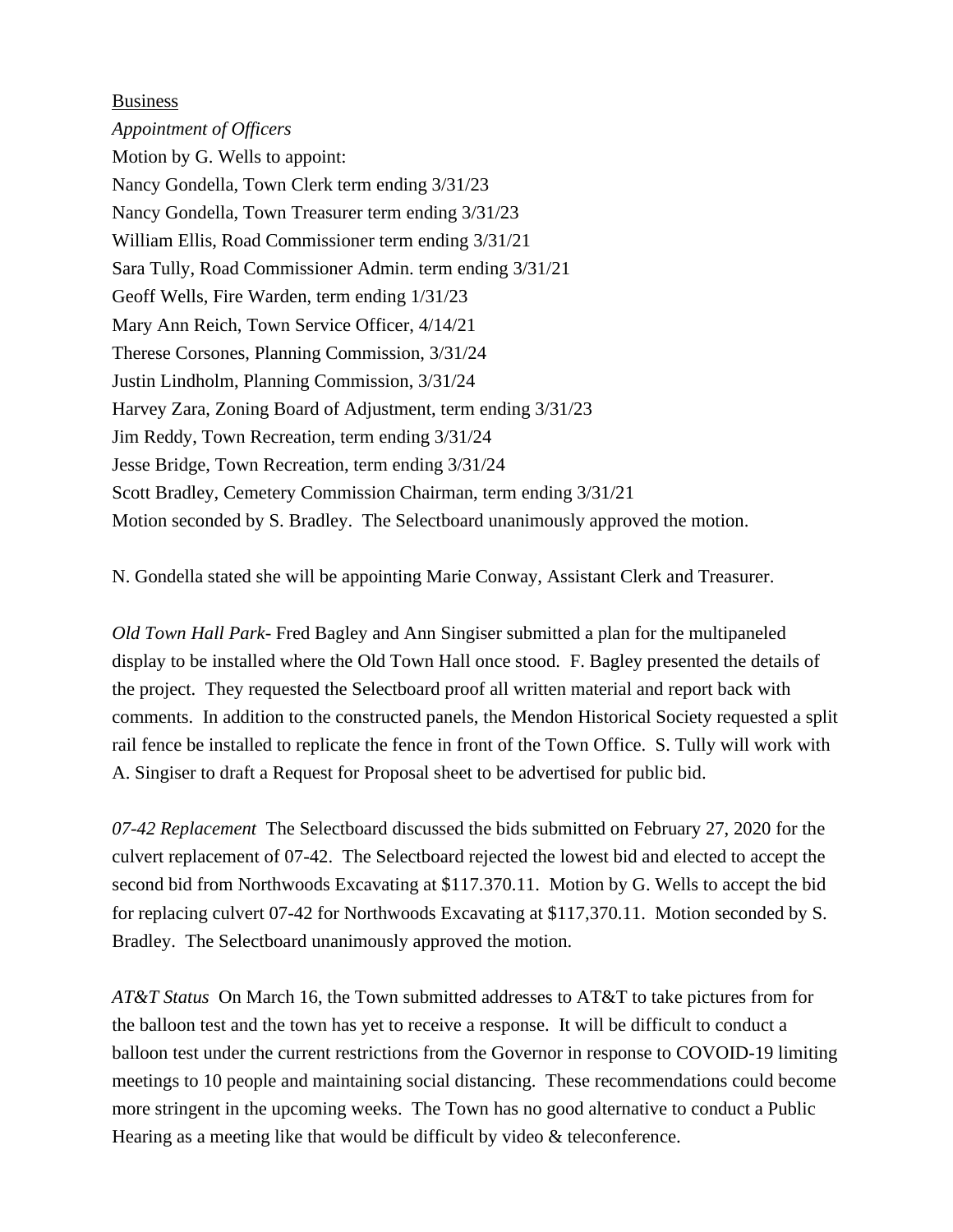*Reappraisal* The Selectboard discussed the status of the Reappraisal as submitted by Spencer Potter, Vermont Municipal Assessor. The Town encourages MS. Potter to follow all recommended safety procedures and guidelines set forth by the Governor and Vermont Department of Health. The town will request an extension for completing the Reappraisal from the State of Vermont Property Valuation and Review.

*Burn Permits* All burn permits are on hold at this time. G. Wells, Mendon Fire warden along with recommendation from Lars Lund, Regional Fire Warden do not want to require services of the Rutland City Fire Department unnecessarily during the COVID-19 emergency. Please monitor the Town of Mendon website for any updated information.

*Local Emergency Operations Plan* The Local Emergency Operation Plan (LEOP) is normally adopted at this time annually. P. Douglas has made updates to the plan. He would like to submit to the RRPC for review. P. Douglas will present the LEOP for adoption at the next meeting.

*COVID-19 Response & Town Government Operations* The Selectboard has conducted two meetings regarding how to respond to COVID 19. Current operations of the Town Office is closed to the public with access to the vault by appointment only Monday-Thursday 9AM to 2 PM. The Selectboard is allowing one person to be working in the office at a time. These hours are split between N. Gondella and J. Bridge while adhering to strict disinfecting guidance. The most up to date information is posted on the Mendon Website [www.mendonvt.org,](http://www.mendonvt.org/) the Mendon Facebook Page and Front Porch Forum. The Selectboard commended the staff for working so diligently.

*Town Plan Adoption Schedule* The Selectboard discussed postponing the adoption of the Town Plan as its difficult to conduct public hearings under Governor Scott's orders not to have gatherings of 10 people. S. Tully will look up the required timeline of adoption of the Town Plan.

*2020-2021 Goals and Objective* The Selectboard have reviewed the goals and objective. Will table comment at this time,

There being no further business, R. Wilcox moved to adjourn at 6:25 PM. Motion seconded by S. Bradley. Motion carried.

The Liquor Control Board meeting was called to order at 6:37 PM Motion by R. Wilcox to approve the Liquor Licenses for: